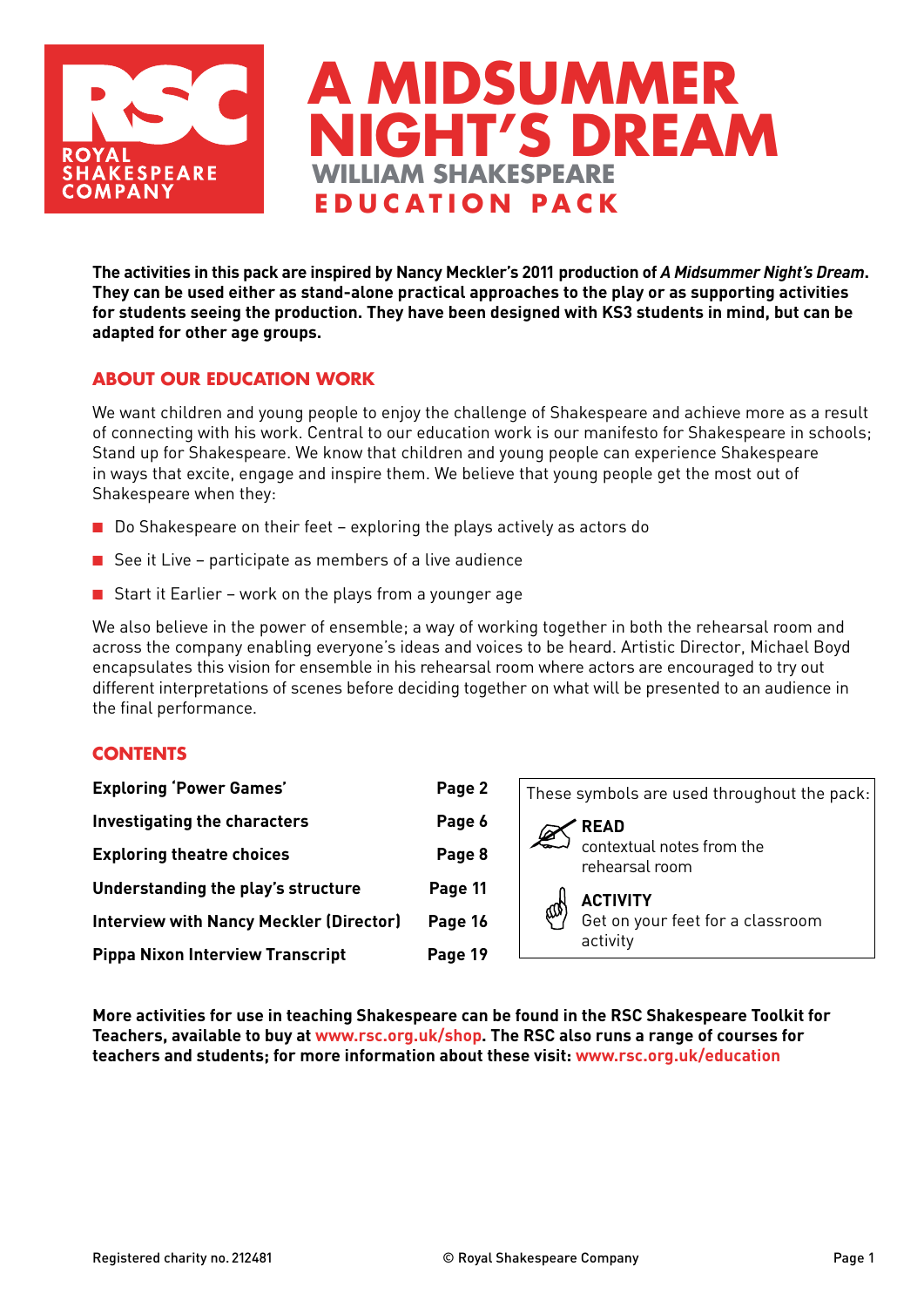## **EXPLORING A CENTRAL THEME: OPPRESSION AND FREEDOM**

## *'As she is mine, I may dispose of her.'*

Nancy Meckler's production highlights the ideas of oppression and freedom in *A Midsummer Night's Dream*: Hippolyta is an unwilling bride-to-be; Theseus at the start of the play a well-dressed thug and a godfather figure who rules over a dangerous underground world; Hermia bravely defies her domineering father; Philostrate is evidently under Theseus's thumb; and the other Athenian courtiers and servants are sullen and fearful.

The forest experience is Hippolyta's dream escape from this oppression into a place where she has equal rights and she and her partner can work through their issues.

In rehearsal, the cast played a number of status games to explore character choices and develop the contrast between the repressed Athens court and the freedom of the forest.

Here is a sequence of activities which will help students to understand this contrast in the play and relate these ideas to their own lives.

You may want to work in an open space or drama studio and use the sequence as a whole lesson or pair of lessons. Alternatively, you may wish to include segments of the sequence in a broader lesson plan to add a practical dimension. In that case, activities 1-4 would form one unit, 5-7 a second unit and 8-10 a third.

## **Power Games**

## **Power and status in our lives**

- 1. With students working in pairs, ask them to describe to one another a time in their lives when a situation made them feel confident and able to express themselves well. Then ask them to describe a different situation when they felt inhibited and put down.
- 2. Working as a whole class, now ask students to volunteer two or three brief examples of the different experiences.
- 3. Choose one of these and 'cast' it from volunteers. Ask the rest of the class to help you create an image of a key moment from the incident which clearly illustrates the idea of empowerment. Do the same with a moment which shows oppression or a sense of powerlessness.
- 4. When creating these two contrasting images, pay particular attention to the central figure. How do people stand and move when they are feeling good about themselves, equal to others and able to be expressive? What kind of body language do we use when we are made to feel small, inadequate and possibly fearful?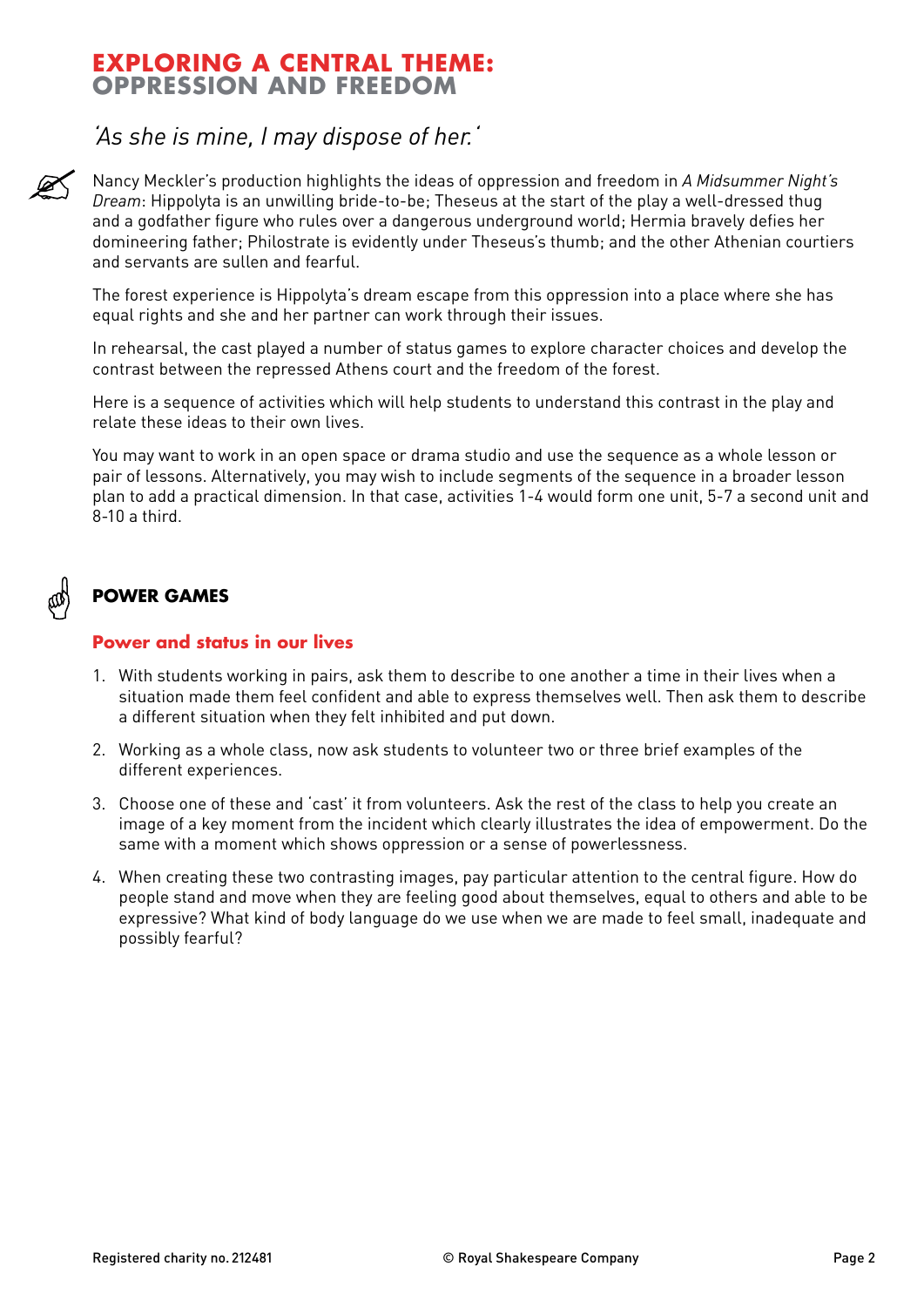## **Exploring status**

- 5. Now ask the class to stand and to create with you different levels of status or importance through their body language. They are going to create five levels, number one being very low status (for example, head hanging, feet close together, minimal eye-contact, arms folded, taking up as little space as possible). Number two is slightly higher status; number three sees herself as of equal status to other people (perhaps feet hip-width apart, good eye contact, a smile, happy to meet others). Number four has rather superior body language (chin high, takes up quite a lot of space, hands on hips). Number five is very high status and assumes s/he is boss. If there is one chair s/he gets it.
- 6. Using sticky labels put a number from one to five on the back of each student, making sure that no student knows what their own number is. Ask them to hold very brief conversations, lasting about one minute each, with three other people in turn (perhaps suggesting a topic such as 'plans for the weekend'. But before they begin each of these conversations they should check the number on the back of the other person and relate to them according to that number. If the other person is a five, perhaps s/he is treated with deference. If it is a one it is possible to cut short the conversation and talk with someone more interesting? Time these encounters and cue the students to move on to a new meeting after one minute or so.
- 7. Now ask students to form a line in order of the status level that they think they might be (they still have not seen their numbers) and to introduce themselves in the manner of their status, giving their name and number. When they have done that, they turn and show the numbers on their backs. Have they understood their status by the way others have treated them?
- 8. Show students images from past productions of *A Midsummer Night's Dream*, using the RSC gallery at: **http://www.rsc.org.uk/education/resources/bank/**

#### Go to:

#### **http://www.rsc.org.uk/downloads/rsc\_how\_to\_work\_with\_images\_2011.pdf** Using the questions provided under 'Discussing a production' ask them how these images create meaning through the staging choices and character body language.



Theseus (Jo Stone-Fewings) courts a reluctant Hipolyta (Pippa Nixon). Photograph by Ellie Kurttz © RSC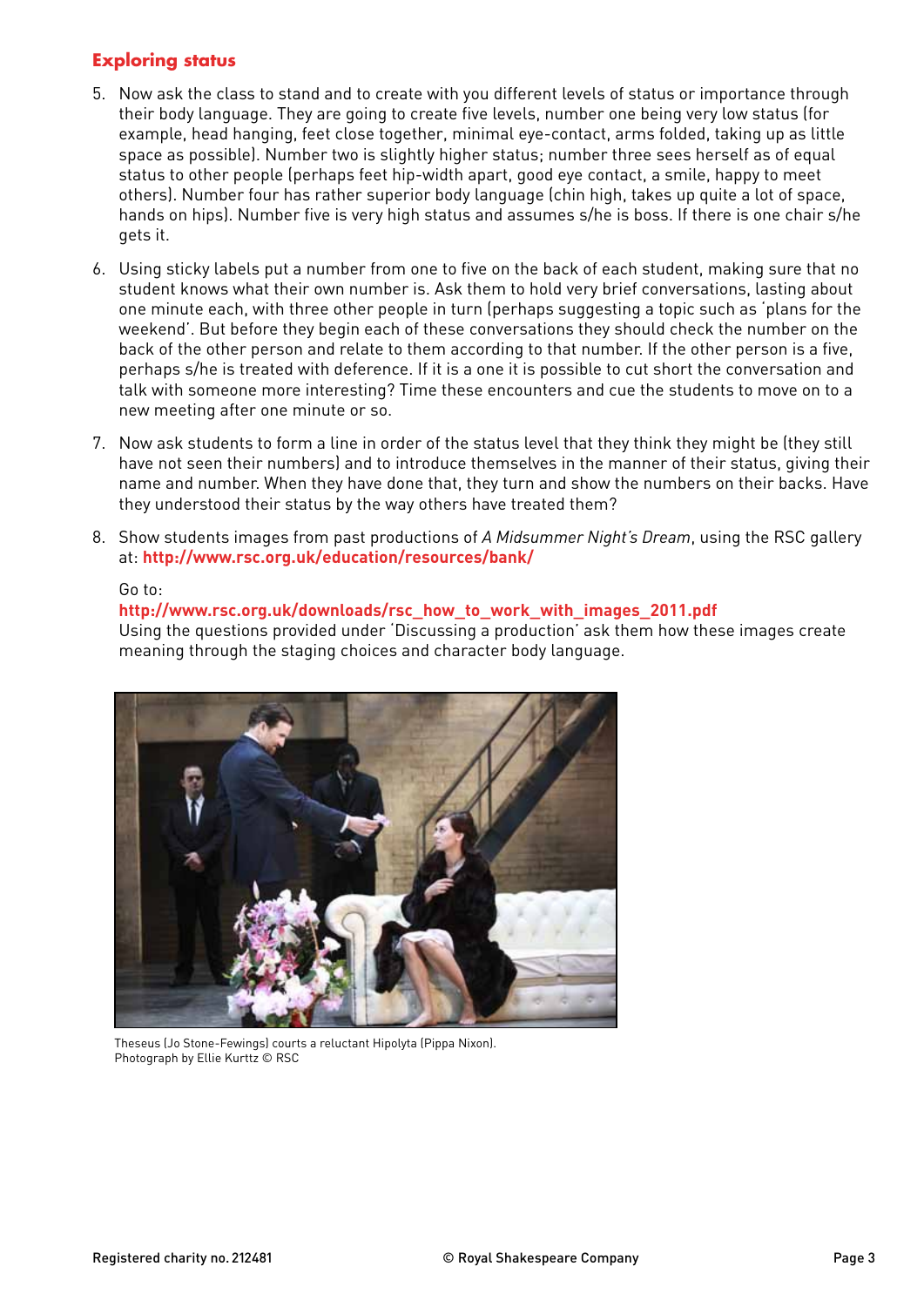## **Oppression and freedom in** *A Midsummer Night's Dream*

9. Look at the edited exchange on Page 5 between Theseus and Hipployta in Act 1, Scene 1. Get students to work in pairs to read the text together. Discuss as a group what the relationship between the two characters might be, how they feel about each other and what is about to happen. Using the work that you have done previously to physicalise status, ask the students to play with the idea of staging the scene to best convey that there is a sense of imbalance.

 Next, giving the context of actors playing both parts (i.e. Theseus/Oberon and Hippolyta/Titania) ask the pairs to read through the text extract from Act 2, Scene 1 between Oberon and Titania and to explore what they think is the status between these two characters? How might they stage that to show the equality?

 You could give the context of the rehearsal room from the notes on Page 6 if the students wanted to explore the two scene extracts within that context.

10. Discuss with the class what they have learned from their work. What is *A Midsummer Night's Dream* saying about how we should treat one another, about how the world works best? Are there areas of our own lives to which those ideas might apply?



Oberon (Jo Stone-Fewings) and Titania (Pippa Nixon) reconcile their differences Photograph by Ellie Kurttz © RSC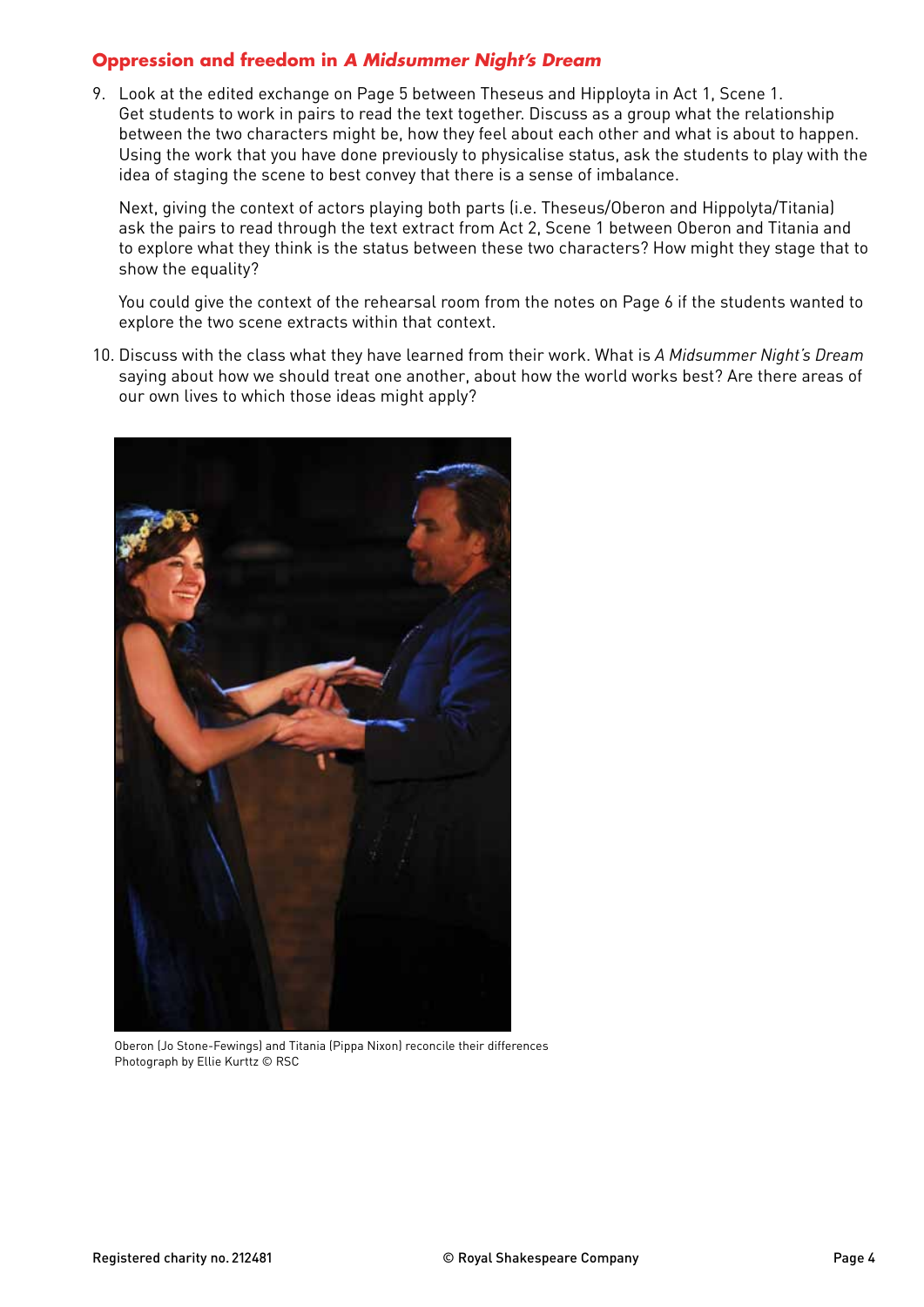## *A Midsummer Night's Dream* **Edited Text Scraps**

## **Act 1 Scene 1**

- THESEUS *Now, fair Hippolyta, our nuptial hour Draws on apace; four happy days bring in Another moon*
- HIPPOLYTA *And then the moon, like to a silver bow New-bent in heaven, shall behold the night Of our solemnities*
- THESEUS *Hippolyta, I woo'd thee with my sword, And won thy love, doing thee injuries.*

## **Act 2 Scene 1**

- OBERON *Ill met by moonlight, proud Titania!*
- TITANIA *What, jealous Oberon? Fairy, skip hence. I have forsworn his bed and company.*
- OBERON *Tarry, rash wanton! Am I not thy lord?*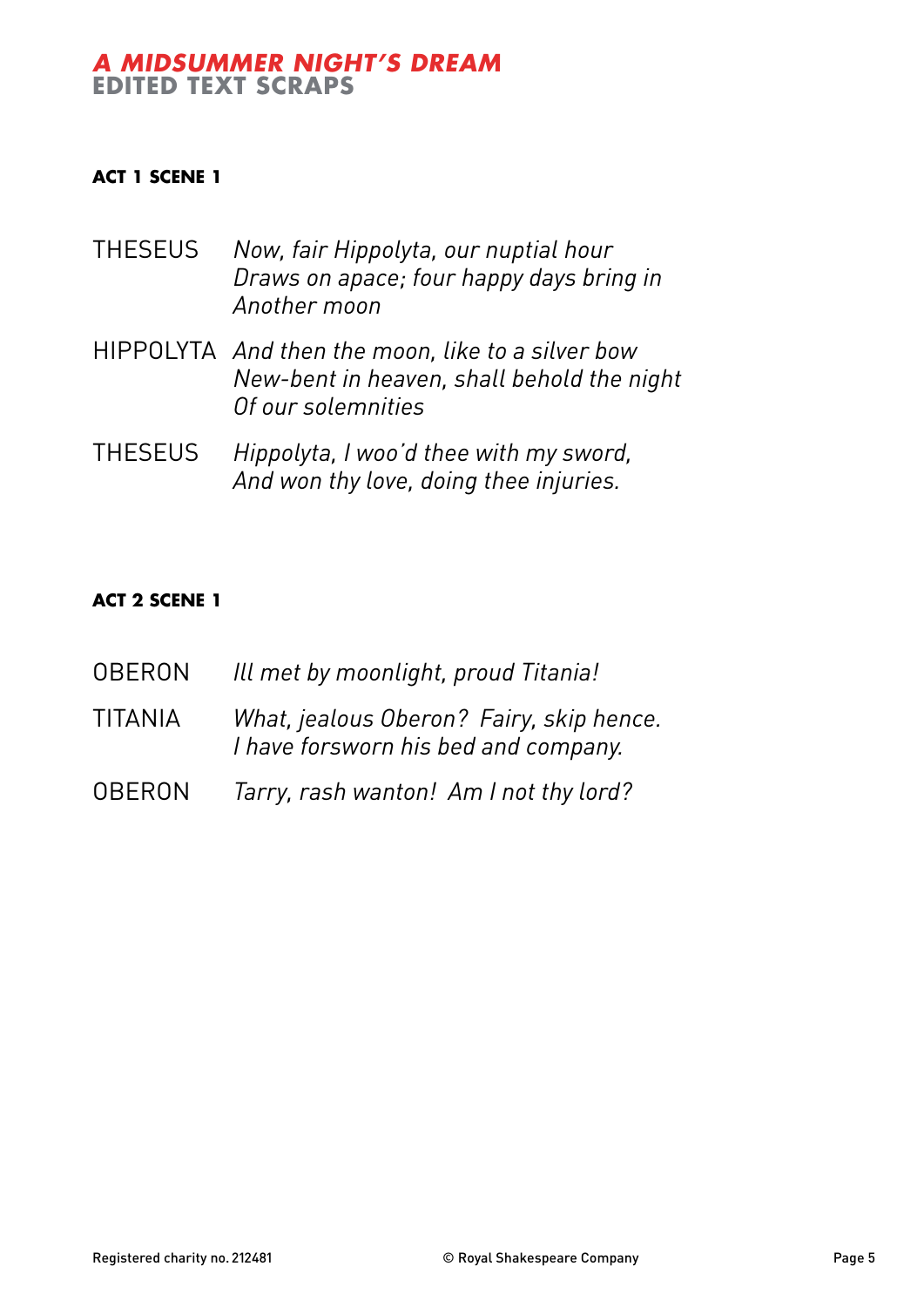# **INVESTIGATING THE CHARACTERS**

## *'It seems to me that yet we sleep, we dream.'*

This production is very interested in the transformative nature of dreams. In the opening scene, Hippolyta, unhappy in her enforced relationship with Theseus, escapes into the dreamworld magic forest. Like many dreams this place is populated by people who have surrounded her in the real world, but they are changed; freed from their everyday constraints and inhibitions. The tense and servile Philostrate becomes the naughty, lively Puck. The workers or mechanicals who came to court in the first scene to repair a domestic problem in the cellar are transformed into the amateur actors ambitious for the Duke's approval. Three sullen and unhappy court ladies become the cheerful, curious fairies who attend Titania. Hippolyta herself becomes Titania, Queen of the Fairies, finds her voice and defies the demands of her husband.

In rehearsals the actors spent considerable time developing their 'real life' characters and then discovering the alter egos for those characters who inhabit the magic forest. It was important to the director and cast that the Athens people are detailed and rooted in the real world. By contrast the forest characters are more colourful and less predictable.

## **Many of the activities below are adapted from the actors' rehearsal exercises.**

## **Dream States**

- Ask students to think of two situations in which they behave very differently in class and at a party is an obvious example. Ask them to write down five words which describe them in one situation and another five for the other. Perhaps they can illustrate these words with a sketch or stick drawing of themselves or two still picture using their bodies.
- Discuss the nature of dreams with the class. What do they think of the idea that our dreams express either our fears or our hopes and wishes? Does anyone recall a dream which illustrates hopes or fears that they would be prepared to share with the class?
- If students have seen the 2011 *A Midsummer Night's Dream* production, ask them to explore the concept of characters having alter egos in the forest as described above. If they haven't seen the production, describe the idea of the alter egos for them and ask for their views. Does it make sense to them as an approach to the play? Why would a director choose to take this approach? Why don't we keep presenting the same production year after year – why is each one unique? It is important to explain about the doubling in this production and the reasons for it.
- Ask students to choose a character from the play who particularly interests them and have them write a backstory<sup>1</sup> for this character. This can be as brief or detailed as you choose, but it should include information about where the character was born, something about his education, job, family and friends, hobbies and interests and dreams for the future (this last is especially important). Ask them to write this account in the first person.
- Now ask them to make two lists again, this time first of adjectives describing the character as she or he appears in everyday life and second of words describing how he or she would like to be.
- Based on the work on body language and status on Page 3, ask them to create still images of their characters in everyday life and their alter egos in the dreamworld.

1Backstory: an autobiographical account of a character's life up to the point where he or she enters into the action of the play.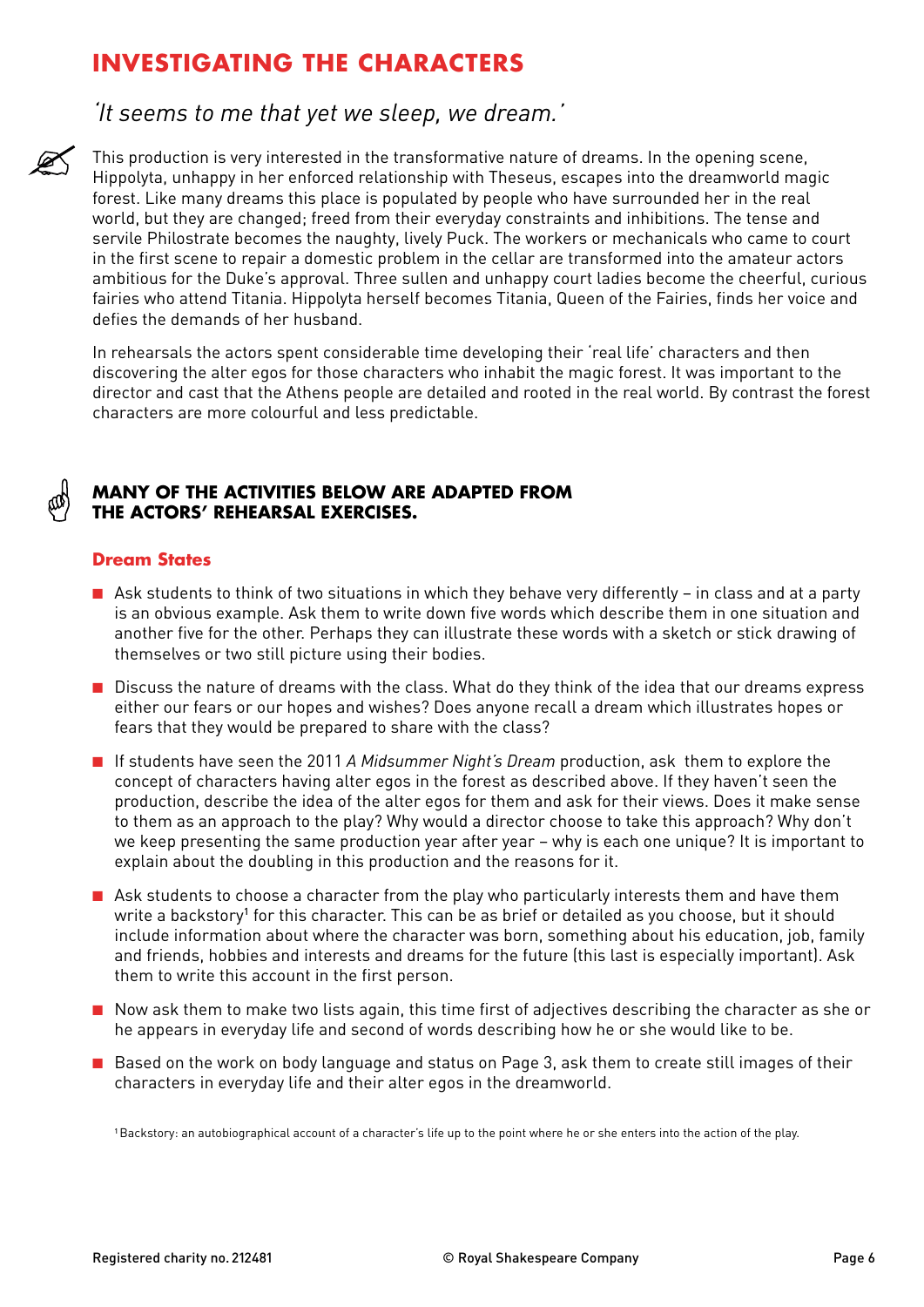- Introduce movement: Give your students a simple vocabulary of choices to work with by asking, 'Is your character when she moves . . . '
	- − light or heavy? swift or slow? free or bound?
	- − wide or narrow? smooth or jagged?

What word would best describe your character's movement? Some examples are:

| - hopping  | - wobbling | - striding  |
|------------|------------|-------------|
| - marching | - floating | - exploding |

− slashing – twisting – darting

Ask them work in pairs for this activity and to coach one another.

- Ask students or a group of volunteer students to position themselves around the room as if they were images in an art gallery, using the still image which represents their character in everyday life. Visit these images in turn (all the students except the one you are viewing can join the visiting group, hopping back into position when their number is called). On each visit invite the statue to come to life and move. Then explain that when you clap your hands the statue will magically switch into their alter ego or dream state. Invite this version to move as well. Ask students to guess which characters are being portrayed and what words would best describe them.
- With students working in small groups or as a demonstration exercise for the whole class, interview particular characters about their past histories and plans for the future.



The lovers are confused. Clockwise Demetrius (Alex Hassell), Lysander (Nathaniel Martello-White) and Hermia (Matti Houghton). Photograph by Ellie Kurttz © RSC



An angry Oberon (Jo Stone-Fewings) puts a spell on his fairy wife Titania (Pippa Nixon). Photograph by Ellie Kurttz © RSC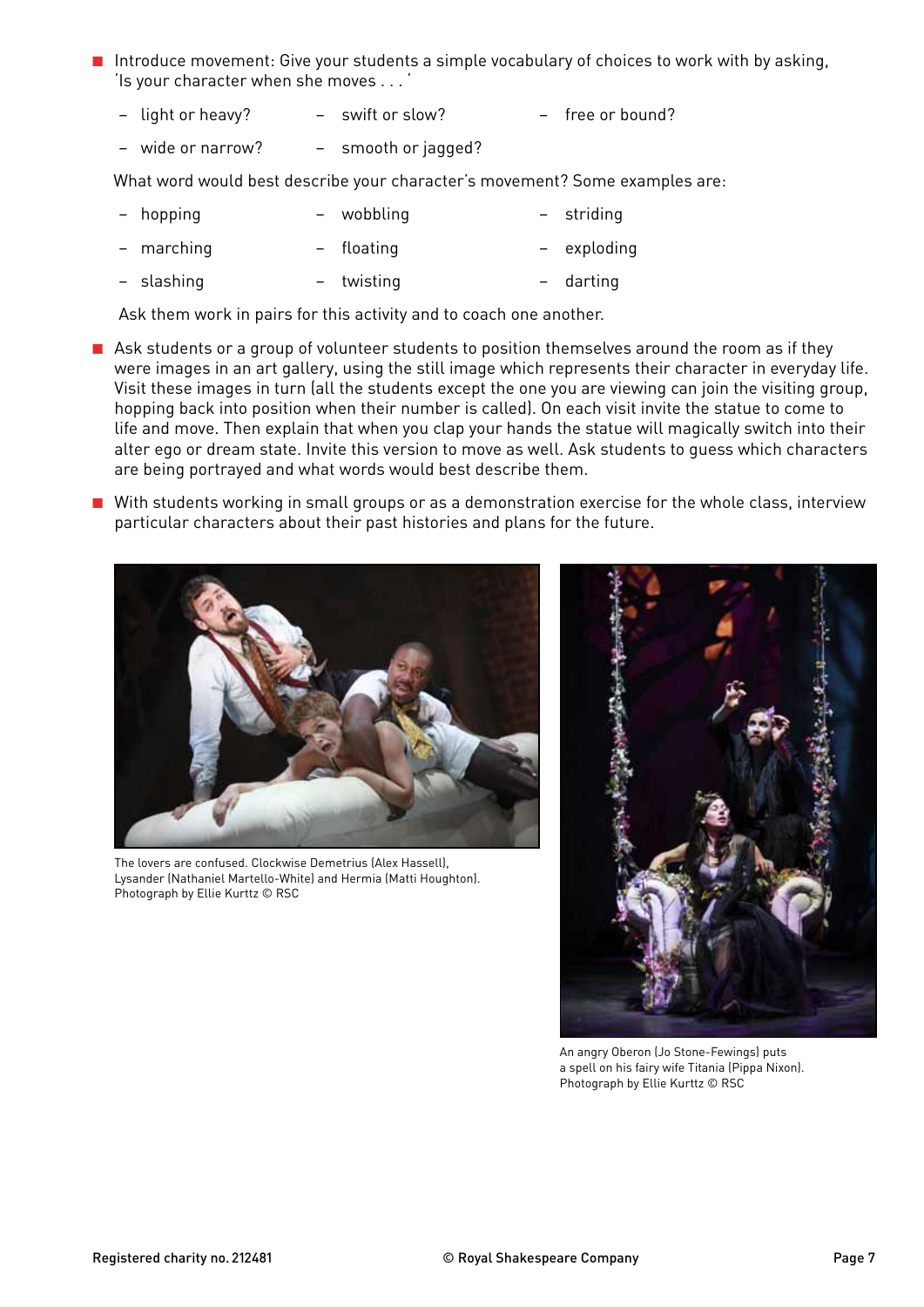## **EXPLORING THEATRE CHOICES FOR** *A MIDSUMMER NIGHT'S DREAM***: CREATING THE FAIRIES**

## *'I'll give thee fairies to attend on thee.'*

The creative team for a particular production usually starts work with some form of the question, 'What is this play about for us now, for our time? 'What aspects of the text do we want to highlight in our production?' The obvious follow-on question – 'How will we do that?' Inevitably *A Midsummer Night's Dream* raises two related issues: 'What kind of a place, then, is our magic forest?' and 'Who are the fairies?' As with the witches in *Macbeth* the 'Dream Fairies' have been interpreted in a great variety of ways, ranging from scary old men to stroppy, gum-chewing adolescents. Nor would the fairies in the original production have been depicted as gentle tutued ballerinas as most Elizabethans believed in fairies and appreciated that they came in all shapes and sizes; they also understood that fairies could be unpredictable and sometimes dangerous.

#### **Creating the** *A Midsummer Night's Dream* **fairies gives young people a splendid opportunity to exercise their creativity and imagination. Try the sequence below not only for this benefit but also as a way of showing how open to interpretation Shakespeare usually is.**

### **Who are these fairies?**

- Look at the images on Page 10 with your students. Ask them for words which describe the different kinds of fairies they see in each. Would they like to meet such people? What might the fairies in each of the images be thinking at this moment?
- Ask them to write one paragraph diary entries for two or three of the fairies in the images. Give them a specific event to write about, such as their first encounter with the four lovers in the forest or Titania's infatuation with Bottom as a donkey.
- Now explain that they are going to create entirely different kinds of fairies. First brainstorm together what kind of forest this is and why you want it to be like that. Is it cold, dark and dangerous or exotic, tropical and unpredictable?

Have students work in pairs or small groups and get them to do any one or a combination of the following:

- − Draw fairies that would inhabit such a wood (this should be in colour).
- − Costume one or more of their group as a fairy native to such a forest. The costume can be simply indicative of the spirit of the fairy rather than a detailed design.
- − Create a still image of their fairies in body language and activity typical of them. This image could come to life with the fairy song from Act 2 Scene 2 (see Page 9).
- − Write a short piece of dialogue which represents a typical exchange between two or three of their fairies. This might be a continuation of an onstage event such as Titania's first encounter with Bottom or a plan to make mischief for the lovers. Rehearse and present this.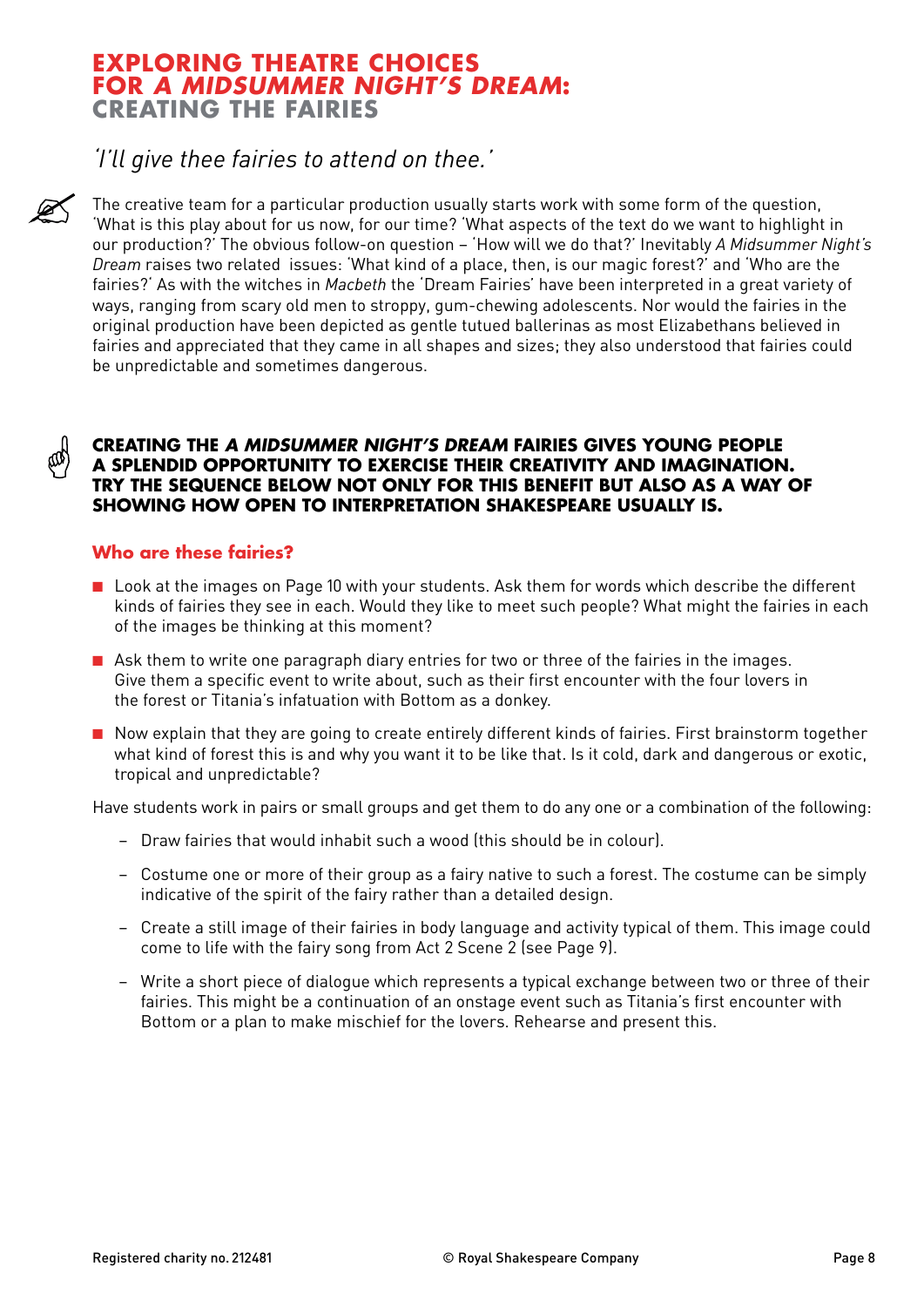## **A SONG FROM** *A MIDSUMMER NIGHT'S DREAM*

## **Act 2 Scene 2**

*You spotted snakes with double tongue, Thorny hedgehogs, be not seen; Newts and blindworms, do no wrong; Come not near our Fairy Queen.*

*Weaving spiders, come not here; Hence, you long-legged spinners, hence; Beetles black, approach not near; Worm nor snail do no offence.*

*Philomel with melody, Sing in our sweet lullaby; Lulla, lulla, lullaby; lulla, lulla, lullaby. Never harm, Nor spell nor charm Come our lovely lady nigh. So good night, with lullaby.*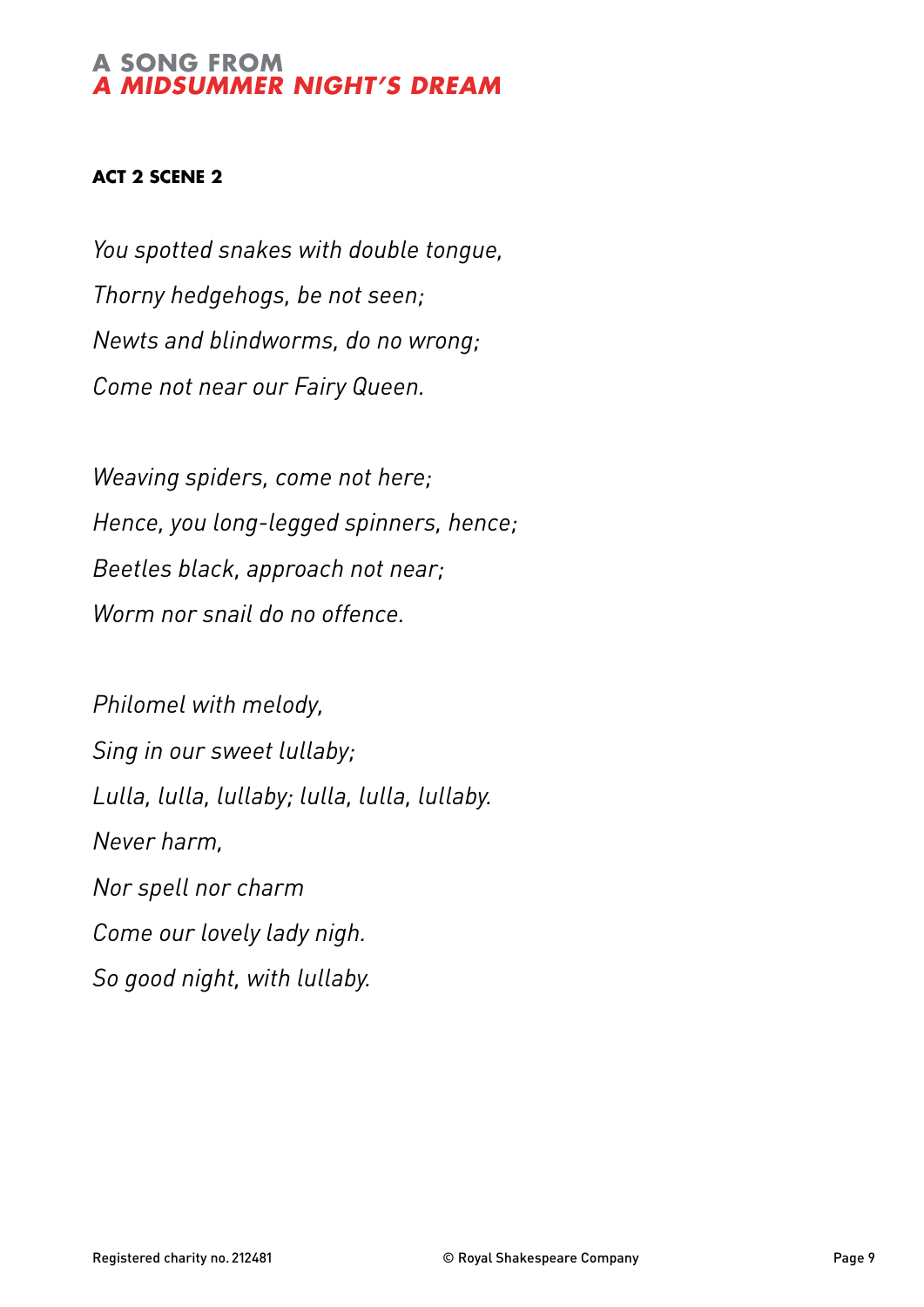

Bird masked fairies, 1954 Photograph by Angus McBean © The Shakespeare Birthplace Trust



Fairies on Trapezes, 1970 Photograph by Reg Wilson © RSC



Puppet Fairies, 1981 Photograph by Tom Holte © The Shakespeare Birthplace Trust



Puck, 2002 Photograph by Manuel Harlan © RSC



Tough boy fairies, 1987 Photograph by Reg Wilson © RSC



Puck and Oberon, 1989 Photograph by Joe Cocks © The Shakespeare Birthplace Trust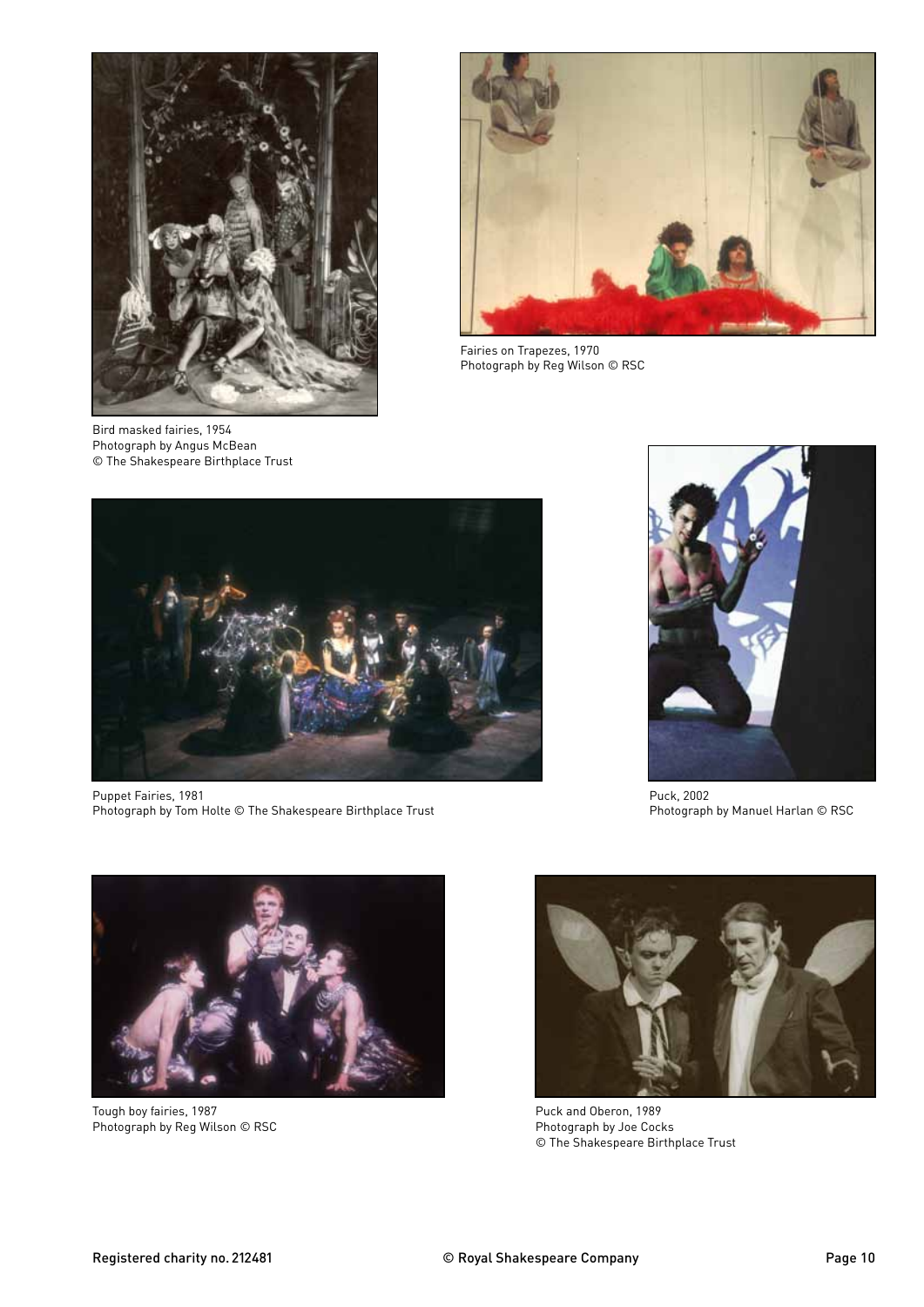## **understanding THE PLAY'S STRUCTURE: FOUR WORLDS COLLIde**

*'Who is here?'*

*A Midsummer Night's Dream* has a complicated story line. This is because it involves the activities and coincidental encounters of four distinct groups of people. It could be said that *A Midsummer Night's Dream* has four major plot lines.

When actors are called to rehearsals of the play, often they are asked to come in their group – the lovers, the fairies, the mechanicals or the Athenian court. Directors sometimes refer to these groups as the four 'worlds' of *A Midsummer Night's Dream* because each has such a distinct culture, entirely different from the others. It is the clash of these cultures which creates much of the humour as well as the action in the play. The play's architecture is also responsible for *A Midsummer Night's Dream* central themes, in particular, the movement from rigidity to tolerance, from anger and confrontation to peace and harmony.



Theseus (Jo Stone-Fewings) tells Hermia (Matti Houghton) what will happen if she disobeys her father Photograph by Ellie Kurttz © RSC

### **The sequence below is intended to help students understand the structure and storyline of the play and how those create its meanings. Hopefully it will also give them a personal stake in the play, by investing in and belonging to one of the four worlds. These exercises might serve as revision, after students know the play fairly well.**

## **FOUR WORLDS COLLIde**

## **Bringing the four worlds to life**

- Ask students to name the four groups of characters involved in the play's action.
- Divide the class into four groups and assign each group one of the four worlds: the Athenian court, the lovers, the fairy kingdom and the workers or mechanicals.
- Ask the groups to do the following for their world:
	- − Create a badge which represents their character, their spirit.
	- − Create a motto for their group, which might be an adaptation of a line from the play.; turn this into a choral piece or chant with movement.
	- − Describe what's for dinner tonight for the members of their group.
	- − Describe their group's hopes and plans for the future.
- Ask the four groups to present their thinking, their badges and their motto chants to the rest of the class.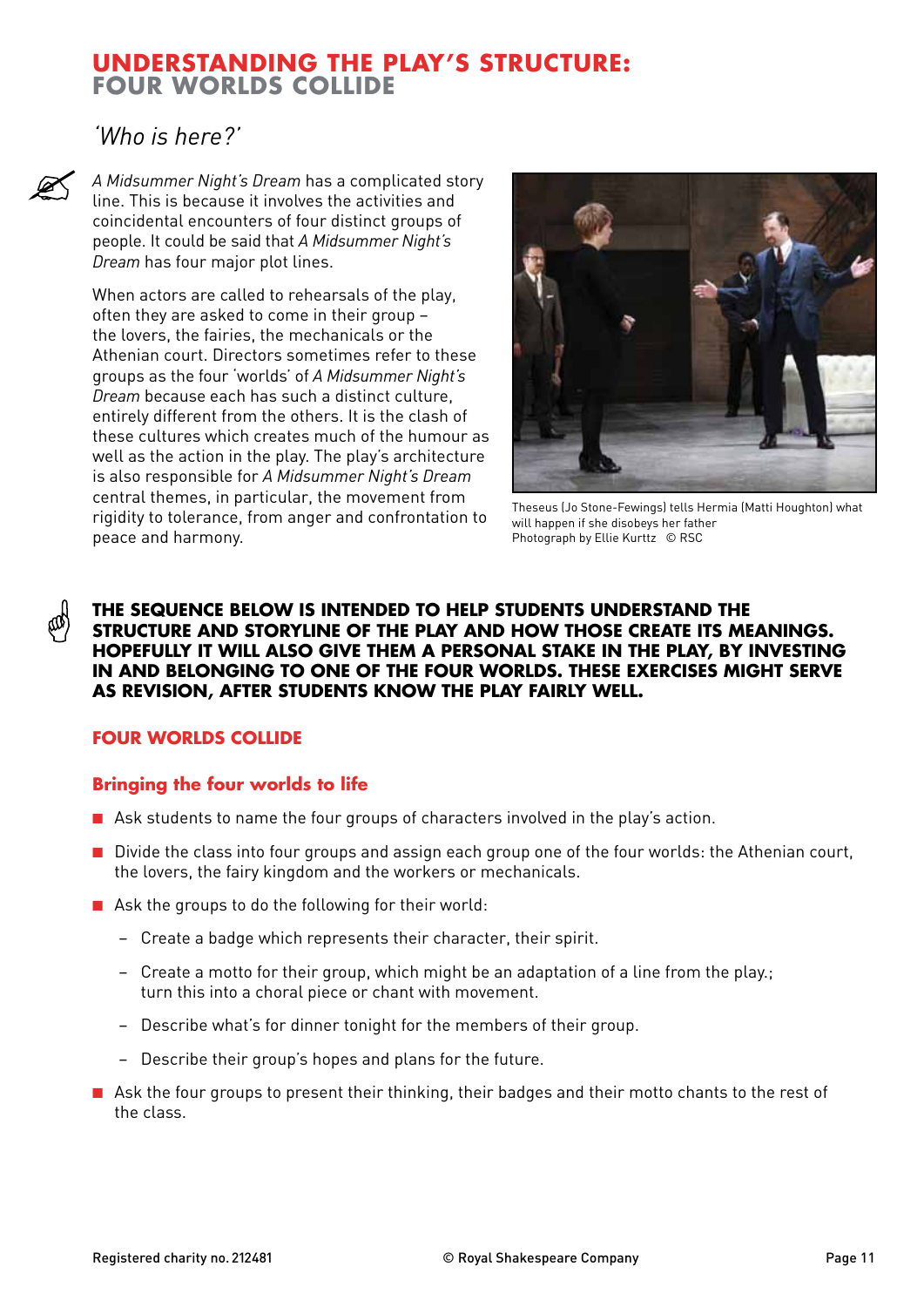- Have them imagine that the four groups will all be attending a village fair, a county fair or a street market. Ask them to choose a specific character from their world and to find reasons for this character's visit. Is Bottom, for example, flogging something which has fallen off the back of a lorry? Is Theseus on a secret visit? Are the lovers having trysts? Are the fairies, invisible, causing havoc?
- In an open space, call characters up one at a time or in pairs and ask them to make a still image representing their main purpose for being at the fair or market. When all are in place, clap the tableau alive, so that there is movement and sound. If this image is allowed to develop into an improvisation, interesting encounters between the worlds are likely to take place.
- An additional exercise would be for each character to create for himself a mini-monologue which could be brought to life while other characters were frozen. As a further challenge, ask students to choose one line from the text either for their character to incorporate into their monologue or to use as what they say when the tableau comes to life. See Pages 14-15 for examples of text scraps for this excercise.



Helena (Lucy Briggs-Owen) begins her forest journey as Oberon (Jo Stone-Fewings) plots his intervention. Photograph by Ellie Kurttz © RSC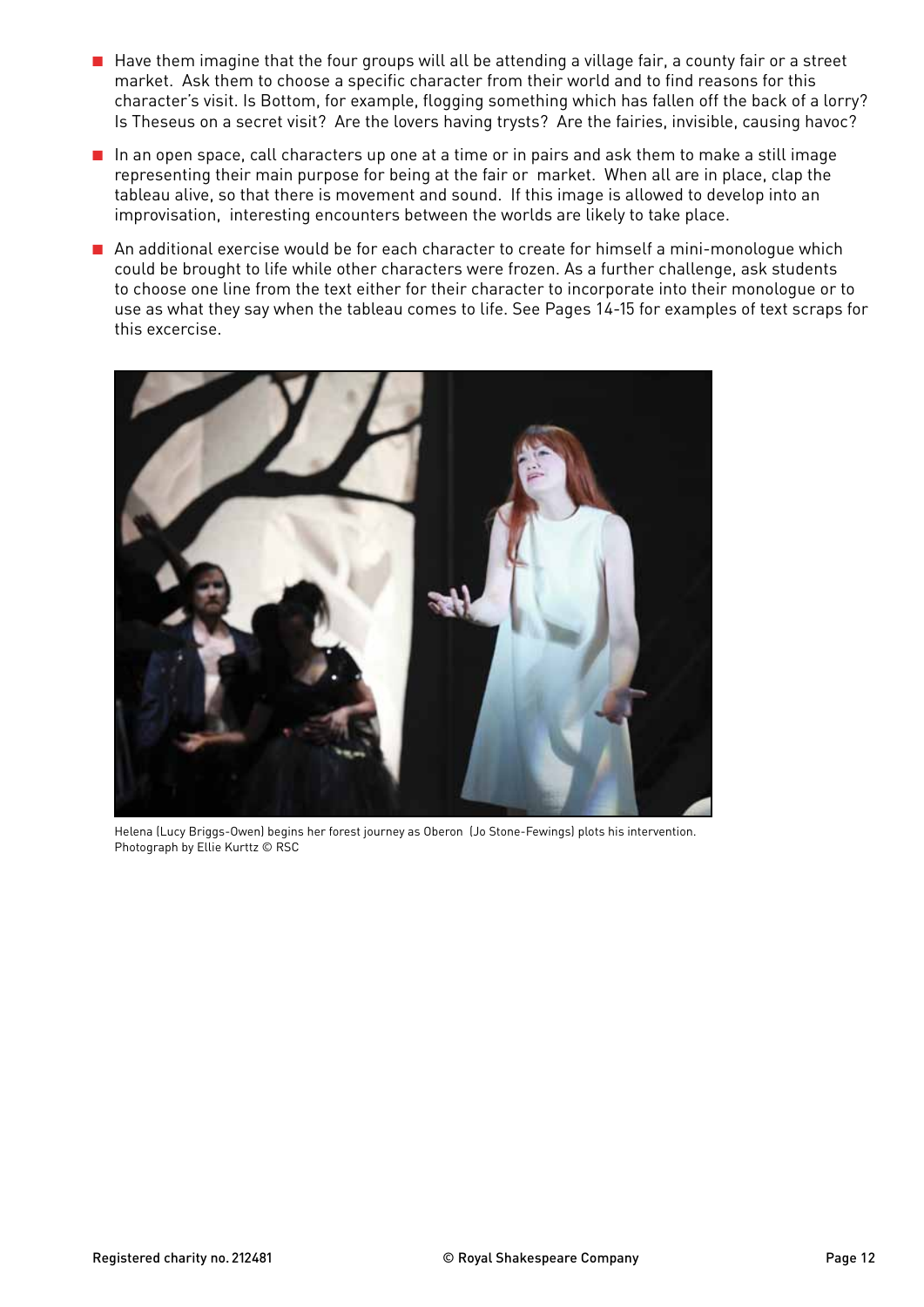## **Exploring four worlds colliding**

- Divide your space into four areas and send each of the four groups to one of these. This is their symbolic home. If your space is flexible you might ask them to create a structure which represents the spirit of their group – a symmetrical, orderly place with thrones for the court, for example.
- Give one or two scenes to each of the groups to work on. These should be scenes in which more than one world is involved. Act 1 Scene 2, Act 3 Scene 1 and Act 5 Scene 1 are good options. Make sure each group has at least one scene to work on. Ask them to prepare the following:
	- Decide how their group is feeling at the start and the end of the scene. Be clear about what happens to their group in the scene and how they feel about that.
	- − Decide which is the most important moment in the scene from their group's point of view and why it is so important.
	- − Create a still image representing that moment.
- Clear a space in the middle of the four worlds and invite one representative from each of the worlds involved in the first chosen scene into that space. Ask that person to explain their group's feelings at the start and end of the scene. Then have all the members present their images.
- Invite the rest of the class to 'hot seat' characters in the images. Ask the class which moment in the scene they think is being represented by each of the groups.
- Talk as a class about the differences between the moments chosen by the different groups for that scene. Why was one moment so important to one group and not to another, for example? What kinds of feelings are running high in this scene? What is likely to happen next? How do these events and emotions take us toward a crisis and eventually a resolution?



The Mechanicals perform for the court. From left to right: Bottom (Marc Wootton) and Snout (Chiké Okonkwo). Photograph by Ellie Kurttz © RSC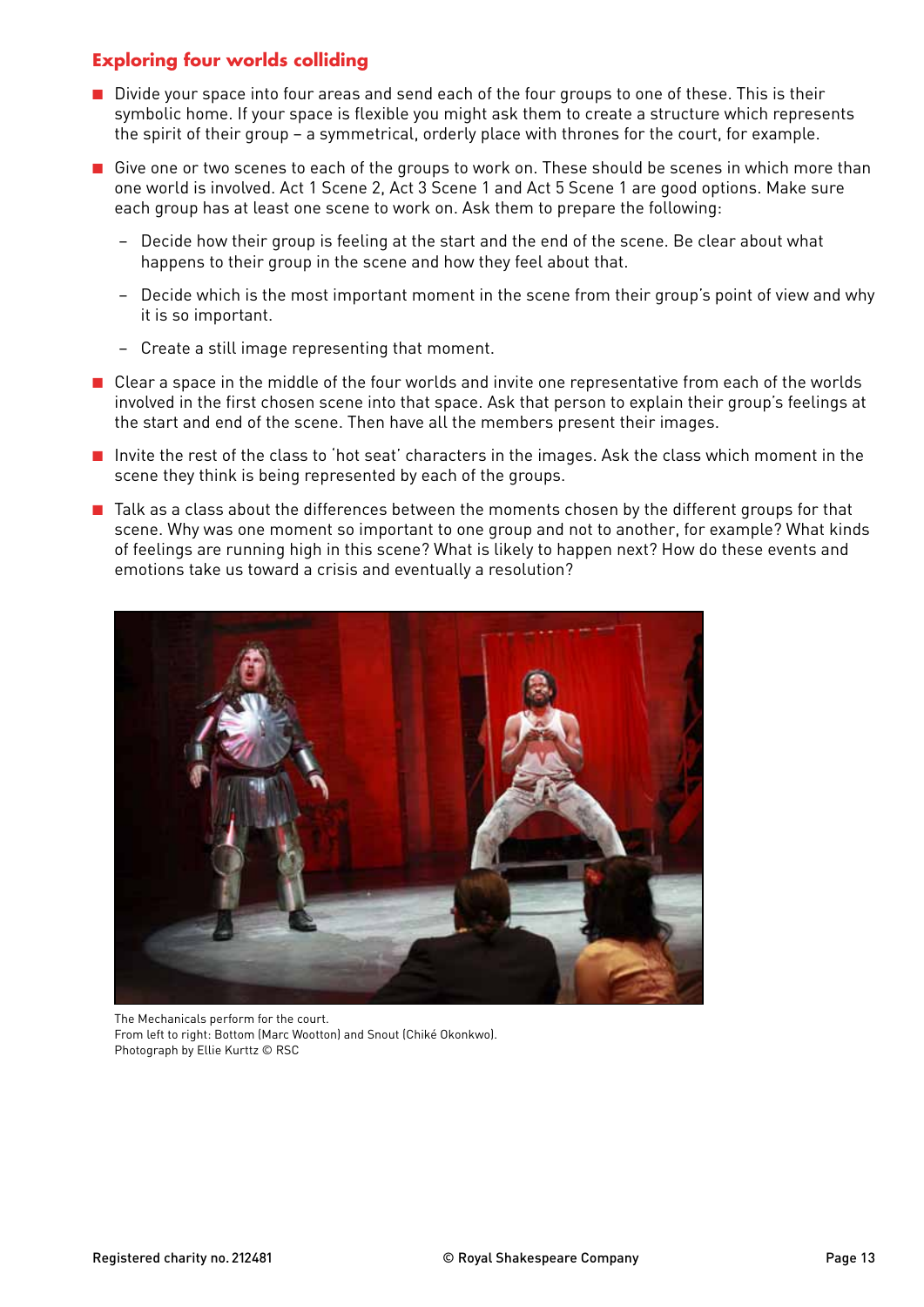## **TEXT SCRAPS FOR** *A Midsummer Night's Dream*

## **The World of the Court**

*'Stir up the Athenian youth to merriments.' 'To you your father should be as a god.' 'Hippolyta, I wooed thee with my sword . . . ' 'As she is mine, I may dispose of her. . .' 'Either to die the death, or to abjure For ever the society of men. 'Come, my Hippolyta. What cheer, my love?'*

## **The Lovers' World**

*'The course of true love never did run smooth.'*

*'Tomorrow truly I will meet with thee.'*

*'I love thee not, therefore pursue me not.'*

*'Hence, get thee gone and follow me no more.'*

*'She was a vixen when she went to school.'*

*'Now I perceive they have conjoined all three To fashion this false sport in spite of me.'*

*'What? Should I hurt her, strike her, kill her dead?'*

*'It seems to me That yet we sleep, we dream . . .'*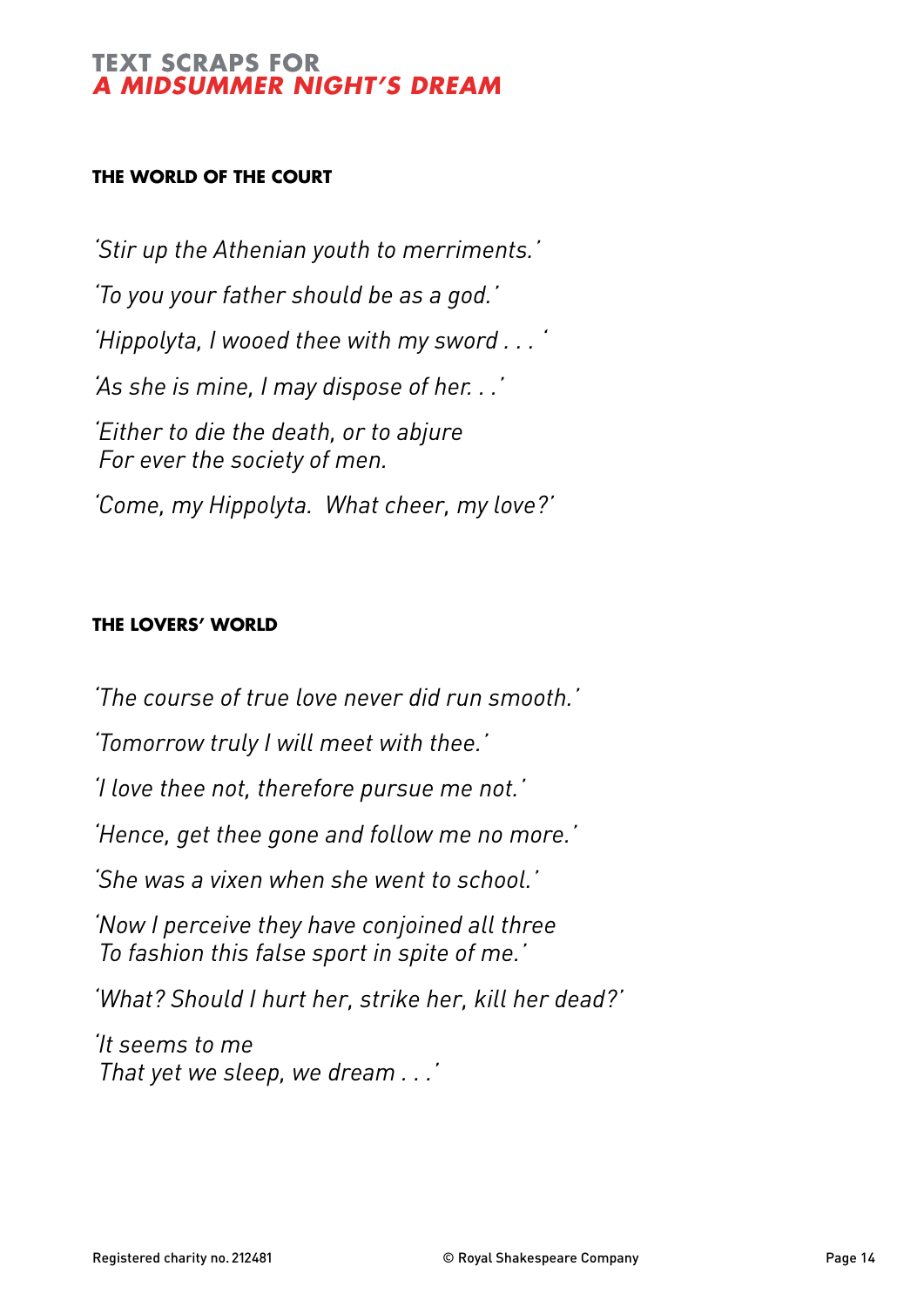## **The Fairy Land**

*'I am that merry wanderer of the night' 'You spotted snakes with double tongue' 'Come not near our Fairy Queen.' 'I'll put a girdle round the earth In forty minutes.' 'I know a bank where the wild thyme grows. . . ' 'The Fairy Land buys not the child of me. . . ' 'Over hill, over dale . . .' 'And pluck the wings from painted butterflies To fan the moonbeams from his sleeping eyes.'*

## **The World of the Mechanicals**

*'Our play is preferred!' 'I will make the Duke say, 'Let him roar again!' 'Let me not play a woman – I have a beard coming.' 'If he come not, then the play is marred.' 'I'll meet thee, Pyramus, at Ninny's Tomb.' 'O Bottom, thou art translated!' 'Let me play the lion, too.' 'Is all our company here?'*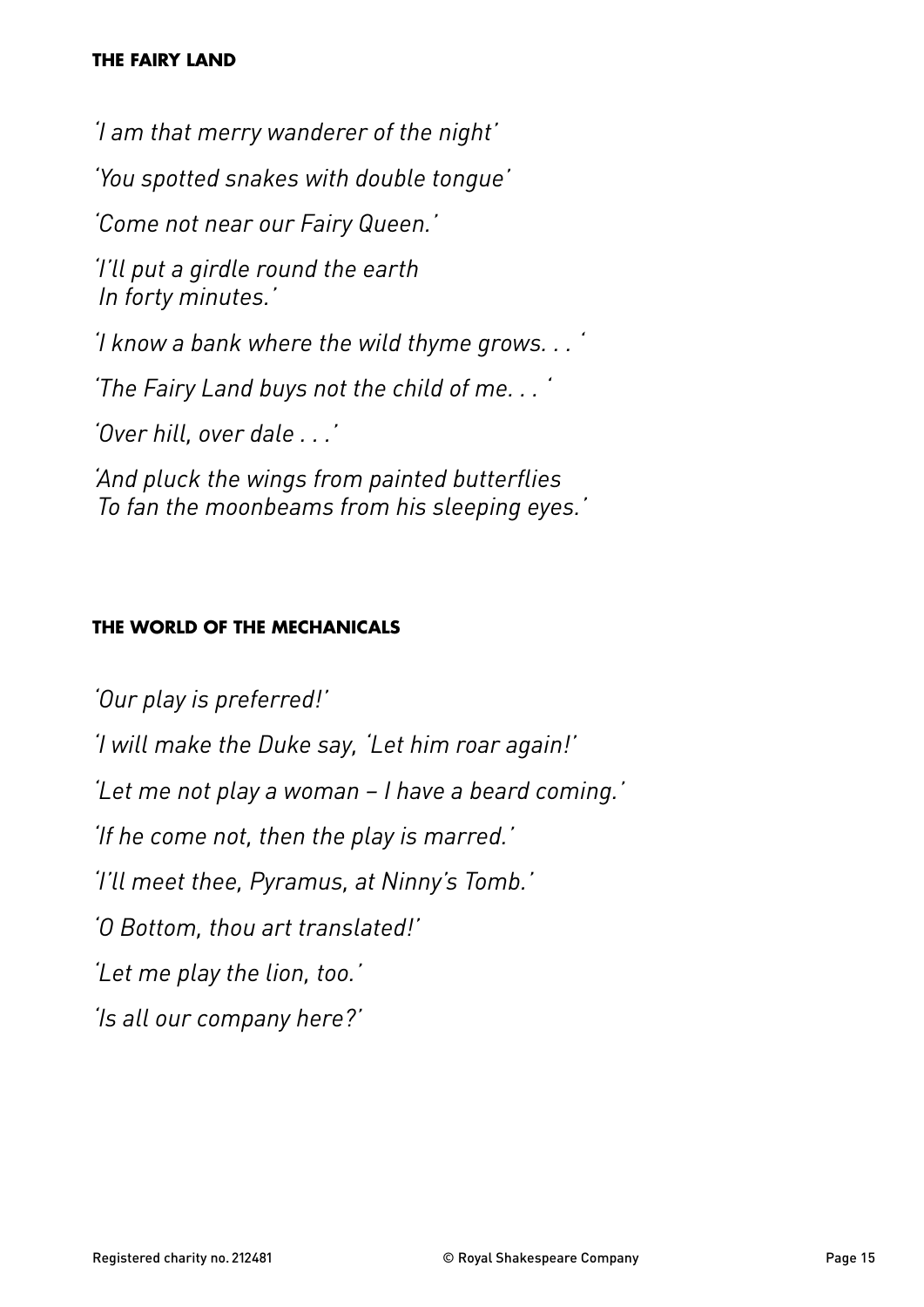## **Interview with Nancy Meckler**

**Nancy Meckler, director of the RSC's 2011** *A Midsummer Night's Dream***, talks about the rehearsal period and the production's interpretative choices.**

#### **How did you come to choose this play? What is its appeal for you? What relevance does a play about fairies and the laws of ancient Athens and a magic wood have for us today?**

I directed *A Midsummer Night's Dream* over 20 years ago and so it was very exciting to come back to it, read it afresh, and see so many things in it which really spoke to me today. Whenever I do a classic play I think about those aspects of the story that are timeless and universal. Although it is useful to understand what the play meant to Shakespeare's audience, I feel my task is to connect with the elements which are about our lives today. For this production I became fascinated by the idea, which has often been explored, that Theseus and Hippolyta are dreaming and so the whole fairy world is really their dreams, in which they dream they are King and Queen of the Fairies.Theseus and Hippolyta are actually figures of Greek mythology, so Shakespeare was not setting his play in a real Athens. This gave me licence to come up with a parallel for the glimpse he gives us of a city state where the law is patriarchal and where women are treated as possessions and pawns in the lives of the men.

### **What were some of the questions you asked yourself as you prepared to direct** *A Midsummer Night's Dream***?**

I was struck by two very early events in the play. First when Theseus says to Hippolyta, 'I woo'd thee with my sword and did thee injury,' and then moments later when Egeus says about his daughter Hermia, 'she is mine and I may dispose of her as I like and if she refuses to marry the man I choose, I want her put to death according to the law of Athens'. I asked myself how I could find a world to set the play in which would bring across the harsh cruelties of this world, which is why I set the play in a gangster world of East London. We created a gangster hangout, with bodyguards and young girl molls, with the idea that when we go into the dream world, they would dream themselves to be freer or more anarchic, but basically less repressed. And so they played the fairies. The four young lovers go into the forest and are so released by the experience that they explore their deepest passions and fears. By the end of the play they are not sure whether they were awake or dreaming. Theseus' right hand man Philostrate is a tense, repressed, taken-for-granted assistant. When he dreams at night, he is Puck and is able to be anarchic and mischievous. In this way, every character in the first scene later appears as a dream self in the "forest".

## **What qualities were you looking for in your Theseus/Oberon and Hippolyta/Titania?**

Because Hippolyta is a captured woman, I wanted her to be quite young. I wanted to avoid the joke of the audience finding it funny that an older woman is in love with an ass. I was keen to explore the idea that she experiences her sexual self as a fun experience for the first time in her life. She had been Queen of the Amazons, and so we gave her a parallel back story – that she had been a powerful drug baron, whose family "business" had been overthrown by Theseus. In Theseus/Oberon I wanted someone who could play the repressed gangster and then the released, enraged Fairy King who goes through a gradual transformation in the dream.

Oberon discovers empathy when he witnesses Helena's plight. He becomes generous and tries to help her. He also comes to 'pity' Titania and to feel shame for the sexual humiliation he has put her through. We tried to bring out that journey so that when he wakes up as Theseus, it is as if he has learned about himself in the dream and is a more open, generous version of his earlier self. Although Hippolyta takes us into the dream world, it is Theseus's learning journey more than anyone's.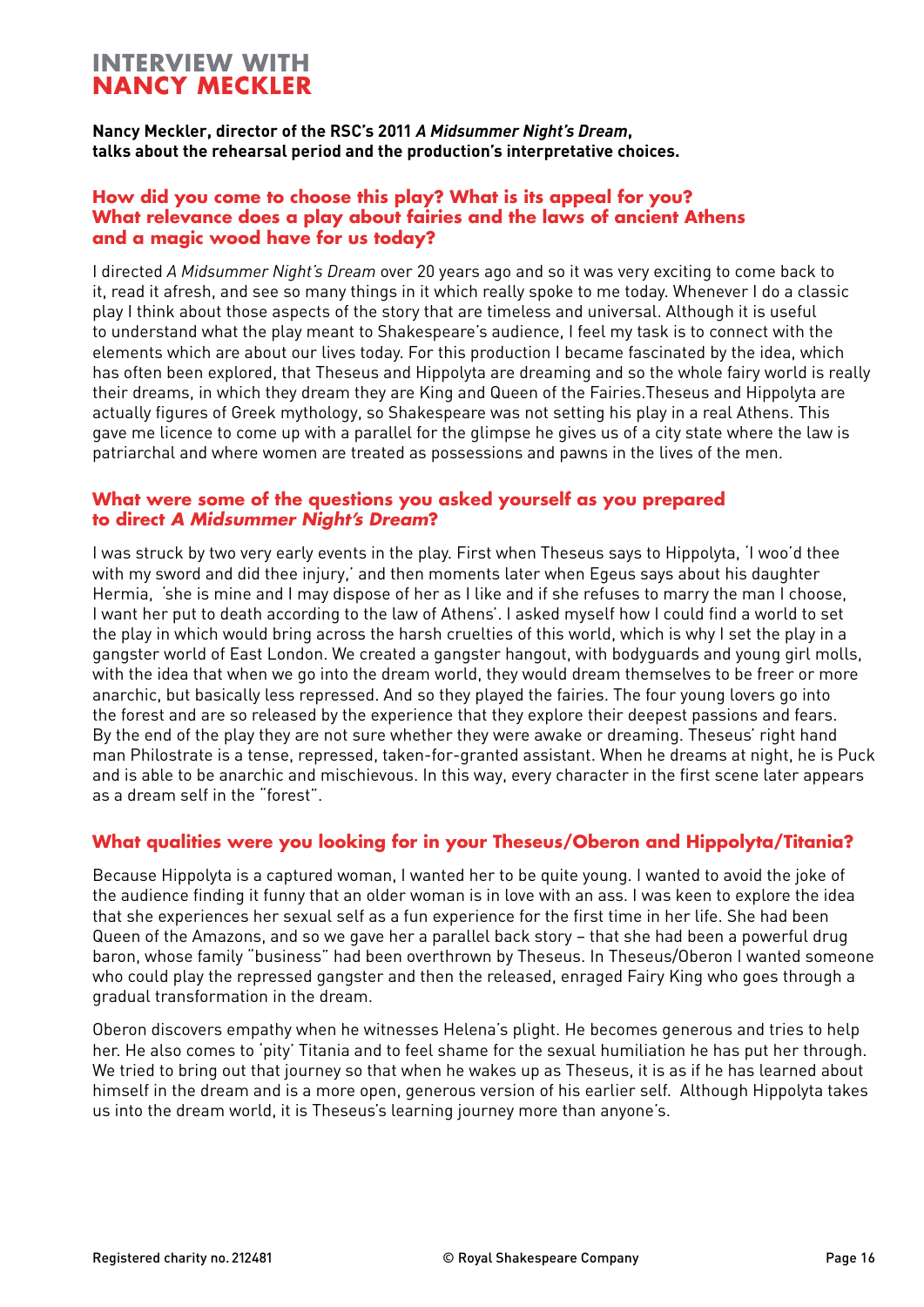## **Why did you choose to set the action in the 1960s?**

We chose the late 60's as our period. I wanted to set it in a time when the women's movement was beginning to flower. And also in a time when women were feeling freer than they had in a long time. It was the early days of the pill and everything was changing rapidly. Prior to the sixties, life was very conservative. Young people basically wanted to grow up and become "grownups". Youth culture was just beginning to show it itself. In the same way, our young lovers start off quite conservatively, and then in the forest they let loose and go wild. It is meant to parallel well brought up children of the early sixties going into the era of love and peace, letting their hair grow long, and becoming flower children.

### **How would you describe your approach to rehearsals?**

My rehearsal approach is to create a relaxed and open space so that everyone feels free to make suggestions and try things out. I like to have ideas that come from what is happening in the rehearsal room. I use lots of exercises and improvisation. I invite people in to help with group dynamics, to get people working off each other physically. Of course it is important to set out parameters and make sure everyone understands that finally the decisions have to be mine. As I have to have the overall vision. Otherwise it could be a mess.

## **How would you describe your fairies and why are they like that?**

The girl fairies: we wanted them to be a playful, innocent, strong group of girls. As if the drugged, jaded girls of the gangster world who were so cut off from themselves could experience a lost innocence in the dream world. That is why their costumes looked a bit like dressing up clothes.

The boy fairies: we made them spiteful tricksters, picking up from how some fairies were perceived in Shakespeare's day when people thought fairies were life-sized and scary. Again, the actors based their fairies on dream versions of the bodyguards or characters they played in the first scene.

### **Your production is full of wonderfully inventive detail. Can you describe for us how a moment you particularly like came to be created?**

I thought it would be good to have a moment when we see Oberon's fairies chasing after Titania's fairies and trying to steal the changeling child. The actors came up with the idea of that baby being made of cloth. And each time the boy fairies ran after it, it would dissolve into a cloth and then a new cloth "baby" would appear in the arms of another fairy. It was hard work getting it to work and we also were able to work in the final baby appearance, being a cloth filled with little lights in the shape of the baby. Each aspect of this idea and the way it worked out, came from different people throwing ideas in. Truth to tell, at one point I wanted to cut it as I thought it would never be clear. But the actors pleaded with me to give it a go, and we found that our lighting designer could point out the moment that each new "baby" was created from the cloth. And so it worked. A real collaboration.

#### **Music and dance are features of this production. How were the songs and dances created during the rehearsal period?**

Keith Clouston, our composer, spent a great deal of time in rehearsal and also researching music of the period. Once again, there was a lot of discussion and trying things out and making changes to arrive at the final score. Liz Ranken, our choreographer, knew she wanted a strong drum beat for the dance where Oberon and Titania transform back into Theseus and Hippolyta. We felt it was important to see them actually leaving their dream world and re-emerging as their waking selves. And because it was a dance, it heightened the transformation.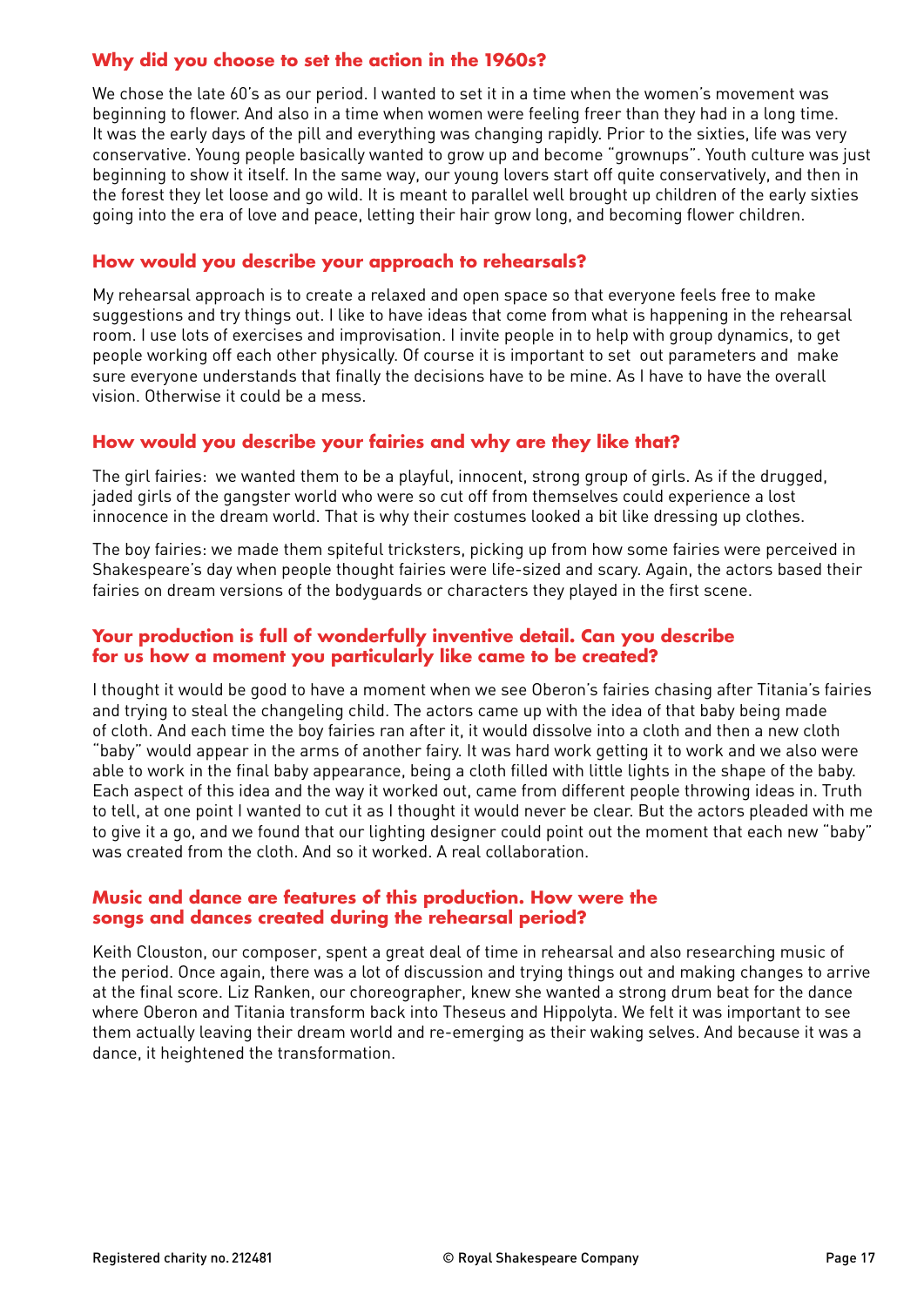#### **You stress in this production the injustice of male dominance and the need to right that imbalance before harmony can prevail. What do you think Shakespeare's view of that issue is?**

It was remarkable working on the play to sense Shakespeare's empathy with women. There are so many references to women friendships and loyalty. This theme is threaded through the whole piece and makes the piece feel incredibly modern.

## **What do you hope the audience will take from your production? How might an experience of your production change us?**

I hope they will have experienced the play on many levels – its humour, its humanity, its depth of understanding about relationships. And that they will have an experience of feeling connected to each other and the actors in a way which brings home how life enhancing and communal a theatre experience can be.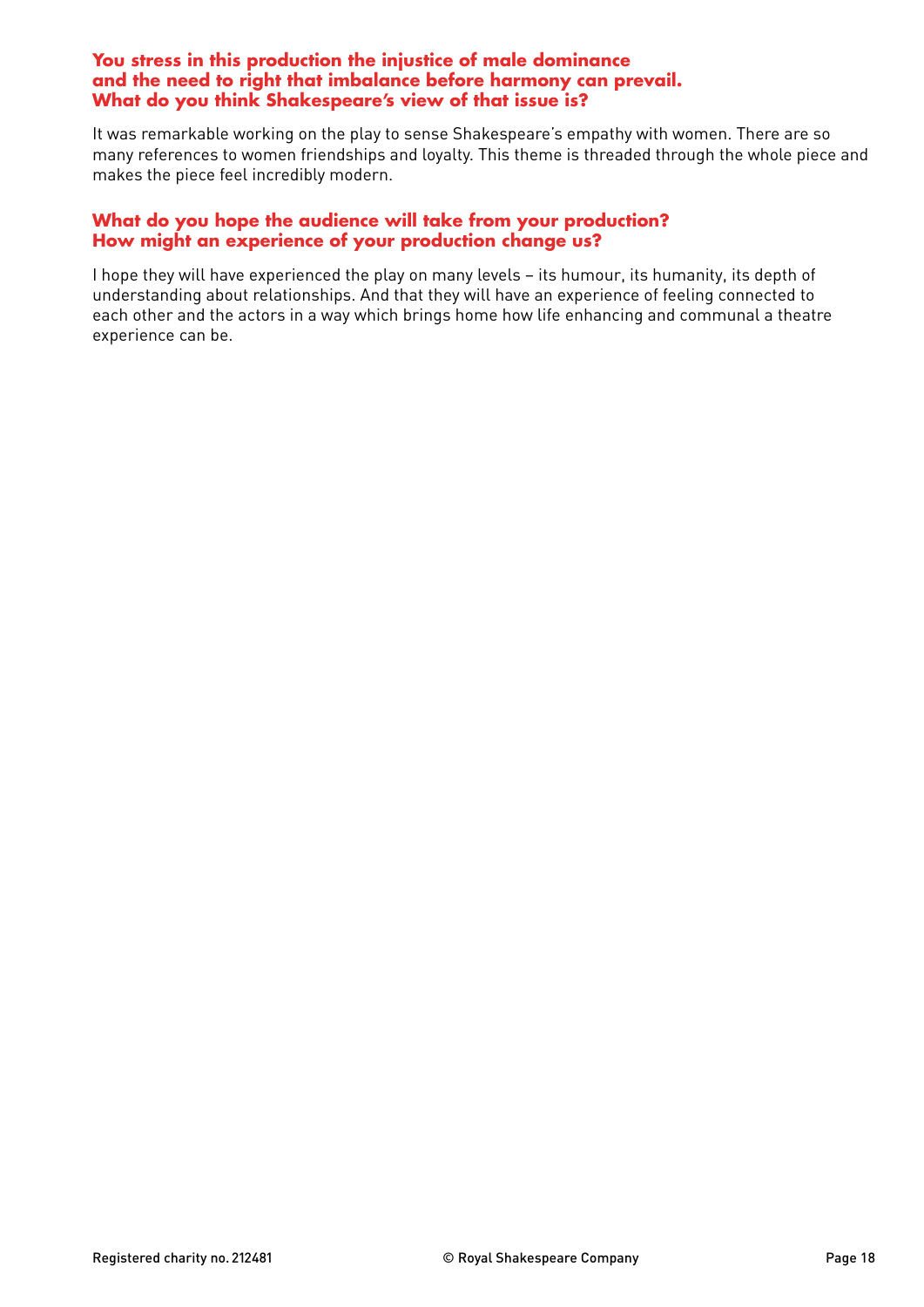## **Pippa Nixon interview transcript August 2011**

#### **Interviewer Mary Johnson**

#### **You are playing Hippolyta and Titania in the current RSC production of** *A Midsummer Night's Dream* **directed by Nancy Meckler. You are playing two roles – why are the roles doubled in this production?**

Because I think Nancy's vision was for the play to be Hippolyta's dream, and so when she dreams she becomes Titania, which I suppose is almost like an alter ego, or Hippolyta at her rawest without any guards up to protect her from life. It is set in the late 60s/early 70s, and Theseus has captured her and he is desperate for her to love him. She is willing to marry him, but certainly doesn't want to love him, and so when she dreams she becomes Titania, who is a deeper essence of herself. As a result of their journey and her being drugged, then seeing Theseus, who becomes Oberon in her dream, being able to love here, when she comes back into reality she can love him for real.

### **So you say she is willing to marry him but not to love him – why is she willing to marry him?**

We looked back at the original Greek mythology of Theseus and Hippolyta, and in that Theseus manages to capture Hippolyta and out-trick her, and by doing that, because he has rightfully succeeded in wooing her and winning her, she goes with him. We decided that we wanted to keep that idea, that if he has managed to capture her, in some ways he has won fair and square, and the consequence of that is marriage. But the only power she has is 'I'm not going to love you'.

#### **So if it's Hippolyta's dream and she goes into this dream world, does she go into it with a wish to find a way to marry him that's acceptable, or is there a hope that she might come to love him?**

That's an interesting question. I don't think she goes into the dream world in order to find a way to love him. I think that just happens, because when she dreams and she becomes Titania, the changeling child in our production represents her love, which manifests itself in the form of a child. This is the ultimate yearning of a woman -protection of that child – and Oberon wants that love, wants that child. After she is drugged and falls in love with Bottom the donkey, and then gives the child to Oberon, when she is no longer under the power of this doting drug, and in some ways returns to her purest self, somehow she has given that love to Oberon and all is made right; and again, when she comes out of the actual dream world, somehow through that whole experience she has managed to give over herself to Theseus.

### **That explains why by the fourth act she can appear arm in arm with Theseus and is clearly happy to be with him, despite having been so unhappy in the first act. Who for you then is Hippolyta at the beginning of the play?**

Because Nancy set the play in this underground world – it's sort of non-specific, because she didn't want us to make it very specific -Theseus is supposed to be a drug lord and involved in trafficking and drugs, and Hippolyta is from the same world, not in the same land, perhaps – she is of a different country – but they are of the same status and of equal position in the world. Looking back over the mythology of Theseus and Hippolyta in Greek times, they were both warriors, Hippolyta heading up the Amazon women and Theseus heading up his army, and both of them are quite cut throat in that time. So we thought how do we relate that to an underground world in the 60s, because Nancy wanted to set it in this very dark chaotic world and lifestyle , and also wanted it to be in a time when women were seen as sex objects or objects of ownership and possession. We decided that was where it sets them, but I felt very strongly Hippolyta was her own woman and had this empire where perhaps lots of women worked for her, and they held their own right within the world. Then a book was recommended The Queen of the South by Arturo Pérez-Reverte. This is a story about a woman called Teresa Mendoza. A trauma occurred in her life, and through a variety of people she met she managed to rise up in this dark underground drug world, and traffic drugs across half the world, and she is respected by a number of people, huge gang leaders, and I based the character on her really.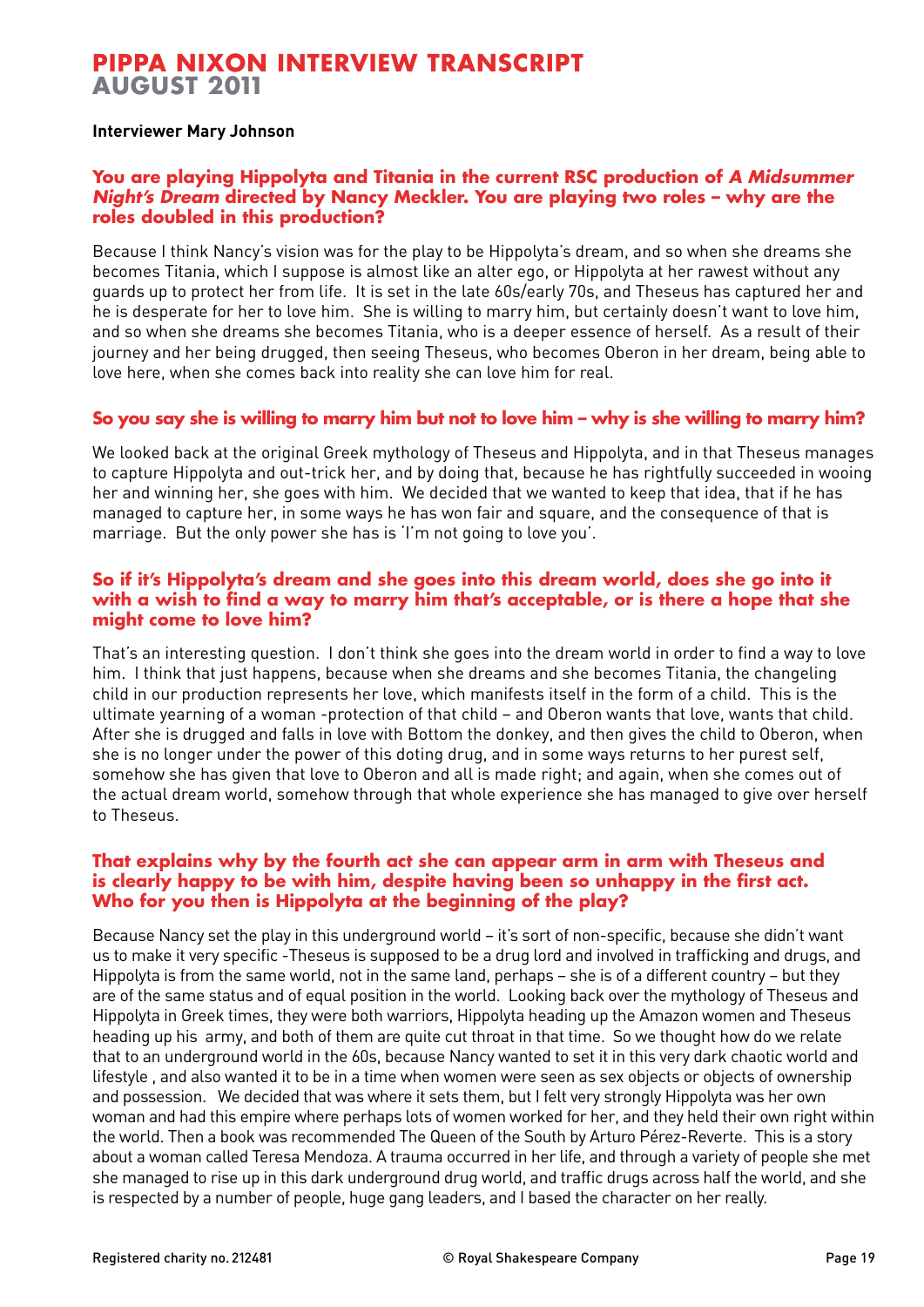### **So by the fourth act, are you and Theseus going to be together operating a drug world, or have you both gone off to a different place then?**

That's interesting. I don't think we ever fully answered that, but they are both transformed, and in some ways I think whatever world they were involved in would have to change because their outlook on the world has changed. In that huge speech Titania has about the forces of jealousy and the world going into disarray, Nancy was keen for us to approach that not only by going through our arguments and dissention as the world rebelled against us, but also I think the worlds that Hippolyta and Theseus were involved in, which are incredibly corrupt and have hugely negative effects on people and life as a whole. I'm not saying that they wouldn't go back to that, but I think the way that they appear in that world would change.

### **So is Bottom a surrogate for the love she can't express to Oberon because of the war?**

Yes, I think the whole thing of falling in love with Bottom is never her choice. It's Oberon who chooses to drug her and sexually humiliate her because of the child, but I think it releases something in Titania to be able to love and to be able to give herself over so freely, so that I am sure when she is returned to her natural state, it has in some way loosened up her feelings for Oberon/Theseus.

#### **And as a result, the effect in the fourth act and fifth acts on both of you has been to make you so gracious and so charming, because at the start Theseus was a bully and you were sullen, and it's quite a journey?**

Yes, but sometimes the play doesn't answer everything, because there are these huge leaps and you have to find these answers for yourself. I think that opening scene can be played in two ways. It can be played so that you first of all see Theseus and Hippolyta madly in love and really excited about their wedding day, which in some ways wouldn't make sense of the fourth and fifth act, when you see them again outside the forest. Nancy was very keen to have the beginning as chaos and as disorder and unhappiness, and she based it on those lines that Theseus says: 'Hippolyta, I woo'd thee with my sword,/And won thy love doing thee injuries;/ But I will wed thee in another key,' and then also says to Philostrate: 'Turn melancholy forth to funerals;/The pale companion is not for our pomp.' Yes, she was keen to start the play off confused and not having any answers, and also there is this huge entrance of Egeus coming on with Hermia and again speaking about her as a possession, and asking for her death. Also Hippolyta doesn't speak after her first four lines, and through the exchange with Hermia, Demetrius, Lysander and Egeus with Theseus. There is one bit in the middle of Theseus's speech where, after he has told Hermia what the outcome is going to be, he says: 'Come my Hippolyta: what cheer my love? What does that mean?' I just think she feels a massive connection to Hermia and finds it despicable the way she is being treated.

### **Did you do any preparation before you went into rehearsal for the two roles, before the formal rehearsal started?**

I didn't really, and I purposely chose not to do that, although normally I do. This is the third time I have done the play, so I know the play very well. I have played Hermia twice, but I have never played Hippolyta or Titania. I knew when I met Nancy about the period she wanted to set it in, and I knew the world that she wanted to set it in, but I also thought maybe that's all up for change. Because we had two other plays to focus on, I had given my attention over to those, and was just looking forward to the eight weeks in the rehearsal room to get going. This is the direction she wants to go in, and therefore I can start creating the characters. The only thing I did before the rehearsals was look through the text and ask myself three questions – what do the characters say about themselves, what do they say about other people, and what do other people say about them? And so I looked at the text and found quotes that fitted in with those three questions, but that is all I chose to do.